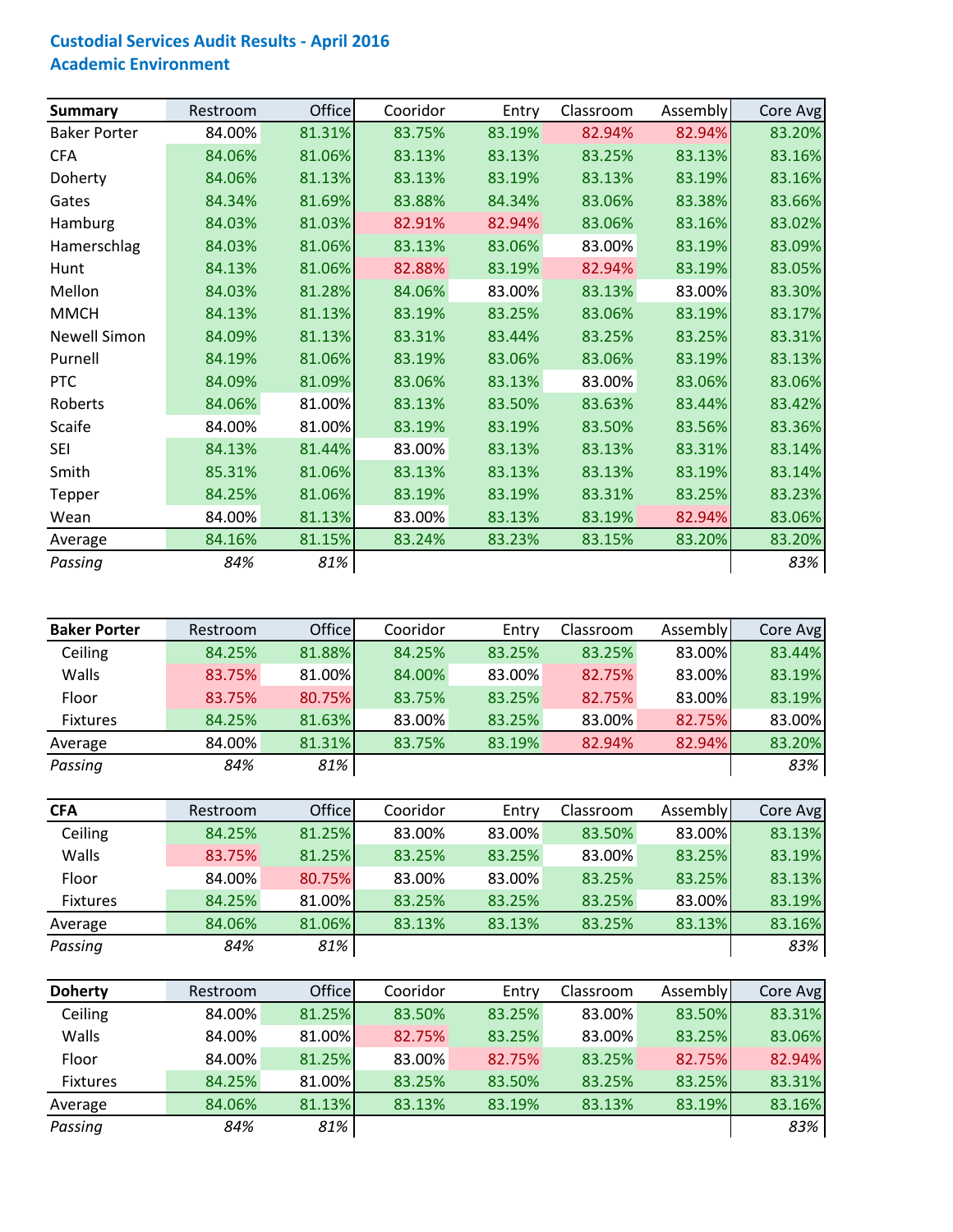| Gates          | Restroom | Office | Cooridor | Entry  | Classroom | Assembly       | Core Avg |
|----------------|----------|--------|----------|--------|-----------|----------------|----------|
| Ceiling        | 84.50%   | 81.88% | 84.50%   | 84.75% | 83.25%    | 83.63%         | 84.03%   |
| Walls          | 83.75%   | 82.13% | 83.50%   | 84.13% | 83.25%    | 83.25%         | 83.53%   |
| Floor          | 83.75%   | 81.13% | 83.88%   | 84.50% | 82.75%    | 83.00%         | 83.53%   |
| Fixtures       | 85.38%   | 81.63% | 83.63%   | 84.00% | 83.00%    | 83.63%         | 83.56%   |
| Average        | 84.34%   | 81.69% | 83.88%   | 84.34% | 83.06%    | 83.38%         | 83.66%   |
| Passing        | 84%      | 81%    |          |        |           |                | 83%      |
| <b>Hamburg</b> | Restroom | Office | Cooridor | Entry  | Classroom | Assembly       | Core Avg |
| Ceiling        | 84.13%   | 81.38% | 83.13%   | 83.25% | 83.25%    | 83.63%         | 83.31%   |
| Walls          | 83.88%   | 81.25% | 82.88%   | 83.00% | 83.00%    | 83.00%         | 82.97%   |
| Floor          | 84.13%   | 80.75% | 82.75%   | 82.75% | 83.00%    | 83.00%         | 82.88%   |
| Fixtures       | 84.00%   | 80.75% | 82.88%   | 82.75% | 83.00%    | 83.00%         | 82.91%   |
| Average        | 84.03%   | 81.03% | 82.91%   | 82.94% | 83.06%    | 83.16%         | 83.02%   |
| Passing        | 84%      | 81%    |          |        |           |                | 83%      |
| Hamerschlag    | Restroom | Office | Cooridor | Entry  | Classroom | Assembly       | Core Avg |
| Ceiling        | 84.00%   | 81.25% | 83.25%   | 83.50% | 83.25%    | 83.50%         | 83.38%   |
| Walls          | 83.75%   | 81.00% | 83.00%   | 83.00% | 82.75%    | 83.25%         | 83.00%   |
| Floor          | 84.00%   | 80.75% | 83.00%   | 82.75% | 83.00%    | 83.00%         | 82.94%   |
| Fixtures       | 84.38%   | 81.25% | 83.25%   | 83.00% | 83.00%    | 83.00%         | 83.06%   |
| Average        | 84.03%   | 81.06% | 83.13%   | 83.06% | 83.00%    | 83.19%         | 83.09%   |
| Passing        | 84%      | 81%    |          |        |           |                | 83%      |
| <b>Hunt</b>    | Restroom | Office | Cooridor | Entry  | Classroom | Assembly       | Core Avg |
| Ceiling        | 84.25%   | 81.25% | 83.00%   | 83.50% | 83.25%    | 83.50%         | 83.31%   |
| Walls          | 84.00%   | 81.00% | 82.75%   | 83.13% | 83.00%    | 83.25%         | 83.03%   |
| Floor          | 84.00%   | 80.75% | 82.75%   | 83.00% | 82.75%    | 83.00%         | 82.88%   |
| Fixtures       | 84.25%   | 81.25% | 83.00%   | 83.13% | 82.75%    | 83.00%         | 82.97%   |
| Average        | 84.13%   | 81.06% | 82.88%   | 83.19% | 82.94%    | 83.19%         | 83.05%   |
| Passing        | 84%      | 81%    |          |        |           | $\blacksquare$ | 83%      |
| <b>Mellon</b>  | Restroom | Office | Cooridor | Entry  | Classroom | Assembly       | Core Avg |
| Ceiling        | 84.00%   | 82.13% | 84.00%   | 83.00% | 83.00%    | 83.00%         | 83.25%   |
| Walls          | 83.50%   | 81.00% | 84.00%   | 83.00% | 83.00%    | 83.00%         | 83.25%   |
| Floor          | 84.00%   | 81.25% | 84.25%   | 83.00% | 83.25%    | 83.00%         | 83.38%   |
| Fixtures       | 84.63%   | 80.75% | 84.00%   | 83.00% | 83.25%    | 83.00%         | 83.31%   |
| Average        | 84.03%   | 81.28% | 84.06%   | 83.00% | 83.13%    | 83.00%         | 83.30%   |
| Passing        | 84%      | 81%    |          |        |           |                | 83%      |
| <b>MMCH</b>    | Restroom | Office | Cooridor | Entry  | Classroom | Assembly       | Core Avg |
| Ceiling        | 84.50%   | 81.25% | 83.25%   | 83.75% | 83.50%    | 83.25%         | 83.44%   |
| Walls          | 84.25%   | 81.25% | 83.25%   | 83.00% | 83.00%    | 83.25%         | 83.13%   |
| Floor          | 83.75%   | 80.75% | 83.00%   | 83.00% | 82.75%    | 83.00%         | 82.94%   |
| Fixtures       | 84.00%   | 81.25% | 83.25%   | 83.25% | 83.00%    | 83.25%         | 83.19%   |
| Average        | 84.13%   | 81.13% | 83.19%   | 83.25% | 83.06%    | 83.19%         | 83.17%   |
| Passing        | 84%      | 81%    |          |        |           |                | 83%      |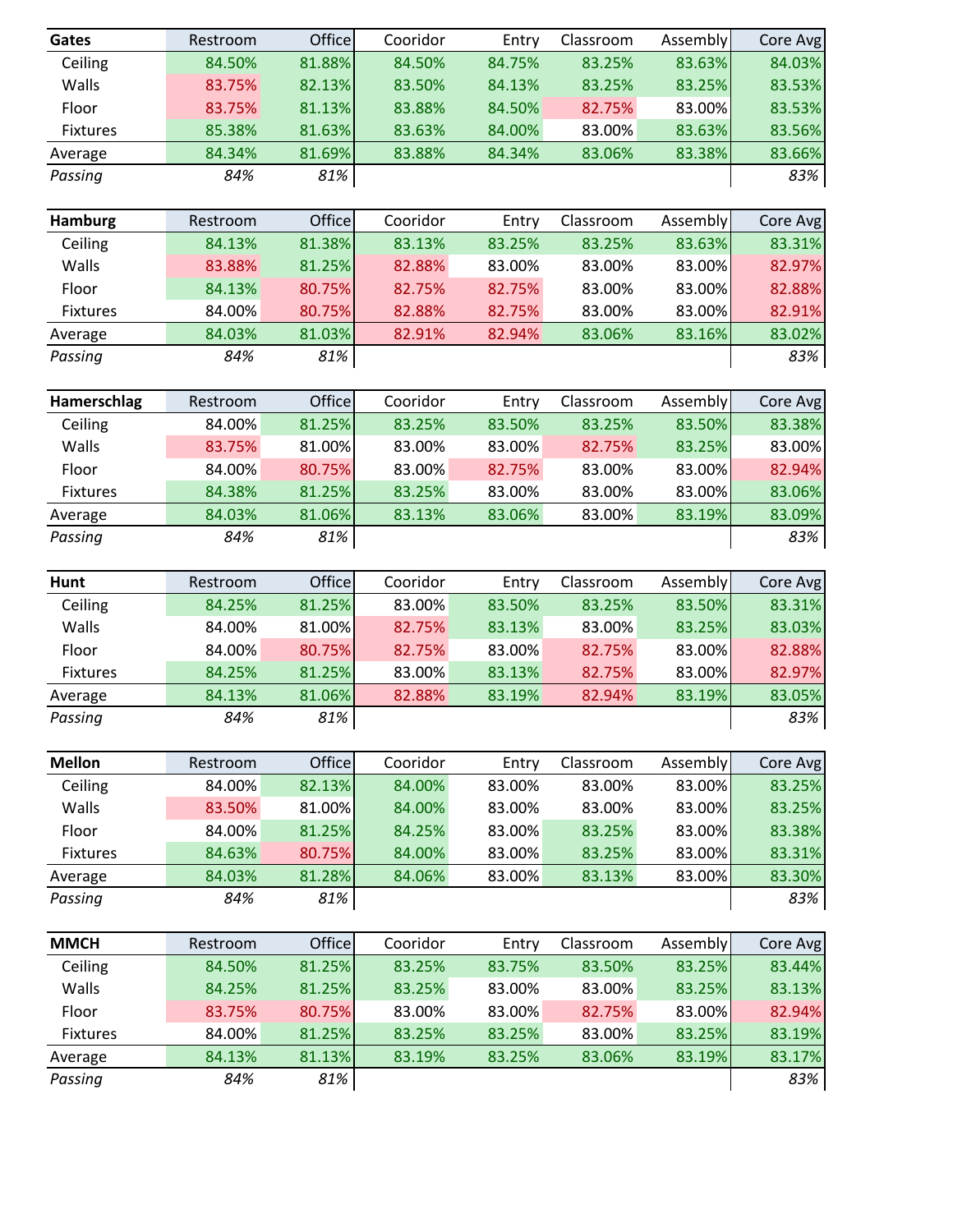| <b>Newell Simon</b> | Restroom | Office | Cooridor | Entry  | Classroom | Assembly | Core Avg |
|---------------------|----------|--------|----------|--------|-----------|----------|----------|
| Ceiling             | 84.25%   | 81.00% | 83.50%   | 83.75% | 83.75%    | 83.50%   | 83.63%   |
| Walls               | 83.63%   | 80.50% | 83.25%   | 83.00% | 83.25%    | 83.25%   | 83.19%   |
| Floor               | 84.00%   | 81.25% | 83.25%   | 83.50% | 83.00%    | 83.00%   | 83.19%   |
| Fixtures            | 84.50%   | 81.75% | 83.25%   | 83.50% | 83.00%    | 83.25%   | 83.25%   |
| Average             | 84.09%   | 81.13% | 83.31%   | 83.44% | 83.25%    | 83.25%   | 83.31%   |
| Passing             | 84%      | 81%    |          |        |           |          | 83%      |
|                     |          |        |          |        |           |          |          |
| <b>Purnell</b>      | Restroom | Office | Cooridor | Entry  | Classroom | Assembly | Core Avg |
| Ceiling             | 84.75%   | 81.50% | 83.25%   | 83.25% | 83.50%    | 83.50%   | 83.38%   |
| Walls               | 84.25%   | 81.00% | 83.25%   | 83.00% | 83.00%    | 83.00%   | 83.06%   |
| Floor               | 83.75%   | 81.00% | 83.00%   | 82.75% | 82.75%    | 83.00%   | 82.88%   |
| Fixtures            | 84.00%   | 80.75% | 83.25%   | 83.25% | 83.00%    | 83.25%   | 83.19%   |
| Average             | 84.19%   | 81.06% | 83.19%   | 83.06% | 83.06%    | 83.19%   | 83.13%   |
| Passing             | 84%      | 81%    |          |        |           |          | 83%      |
|                     |          |        |          |        |           |          |          |
| <b>PTC</b>          | Restroom | Office | Cooridor | Entry  | Classroom | Assembly | Core Avg |
| Ceiling             | 84.25%   | 81.13% | 83.25%   | 83.50% | 83.25%    | 83.25%   | 83.31%   |
| Walls               | 84.25%   | 81.13% | 83.00%   | 83.00% | 83.00%    | 83.00%   | 83.00%   |
| Floor               | 84.13%   | 80.75% | 82.75%   | 83.00% | 82.75%    | 83.00%   | 82.88%   |
| Fixtures            | 83.75%   | 81.38% | 83.25%   | 83.00% | 83.00%    | 83.00%   | 83.06%   |
| Average             | 84.09%   | 81.09% | 83.06%   | 83.13% | 83.00%    | 83.06%   | 83.06%   |
| Passing             | 84%      | 81%    |          |        |           |          | 83%      |
|                     |          |        |          |        |           |          |          |
| <b>Roberts</b>      | Restroom | Office | Cooridor | Entry  | Classroom | Assembly | Core Avg |
| Ceiling             | 84.50%   | 81.25% | 83.75%   | 83.75% | 83.75%    | 83.50%   | 83.69%   |
| Walls               | 83.75%   | 80.75% | 83.00%   | 83.50% | 83.75%    | 83.50%   | 83.44%   |
| Floor               | 83.75%   | 80.75% | 82.75%   | 83.50% | 83.25%    | 83.25%   | 83.19%   |
| Fixtures            | 84.25%   | 81.25% | 83.00%   | 83.25% | 83.75%    | 83.50%   | 83.38%   |
| Average             | 84.06%   | 81.00% | 83.13%   | 83.50% | 83.63%    | 83.44%   | 83.42%   |
| Passing             | 84%      | 81%    |          |        |           |          | 83%      |
|                     |          |        |          |        |           |          |          |
| <b>Scaife</b>       | Restroom | Office | Cooridor | Entry  | Classroom | Assembly | Core Avg |
| Ceiling             | 84.00%   | 81.25% | 83.50%   | 83.75% | 83.25%    | 83.75%   | 83.56%   |
| Walls               | 84.00%   | 81.00% | 83.00%   | 83.00% | 83.50%    | 83.75%   | 83.31%   |
| Floor               | 83.75%   | 80.75% | 83.00%   | 83.00% | 83.50%    | 83.50%   | 83.25%   |
| Fixtures            | 84.25%   | 81.00% | 83.25%   | 83.00% | 83.75%    | 83.25%   | 83.31%   |
| Average             | 84.00%   | 81.00% | 83.19%   | 83.19% | 83.50%    | 83.56%   | 83.36%   |
| Passing             | 84%      | 81%    |          |        |           |          | 83%      |
|                     |          |        |          |        |           |          |          |
| <b>SEI</b>          | Restroom | Office | Cooridor | Entry  | Classroom | Assembly | Core Avg |
| Ceiling             | 84.50%   | 81.88% | 83.25%   | 83.25% | 83.25%    | 83.50%   | 83.31%   |
| Walls               | 83.75%   | 81.50% | 82.75%   | 83.00% | 83.25%    | 83.25%   | 83.06%   |
| Floor               | 84.00%   | 80.75% | 83.00%   | 83.25% | 83.00%    | 83.25%   | 83.13%   |
| Fixtures            | 84.25%   | 81.63% | 83.00%   | 83.00% | 83.00%    | 83.25%   | 83.06%   |
| Average             | 84.13%   | 81.44% | 83.00%   | 83.13% | 83.13%    | 83.31%   | 83.14%   |
|                     |          |        |          |        |           |          |          |